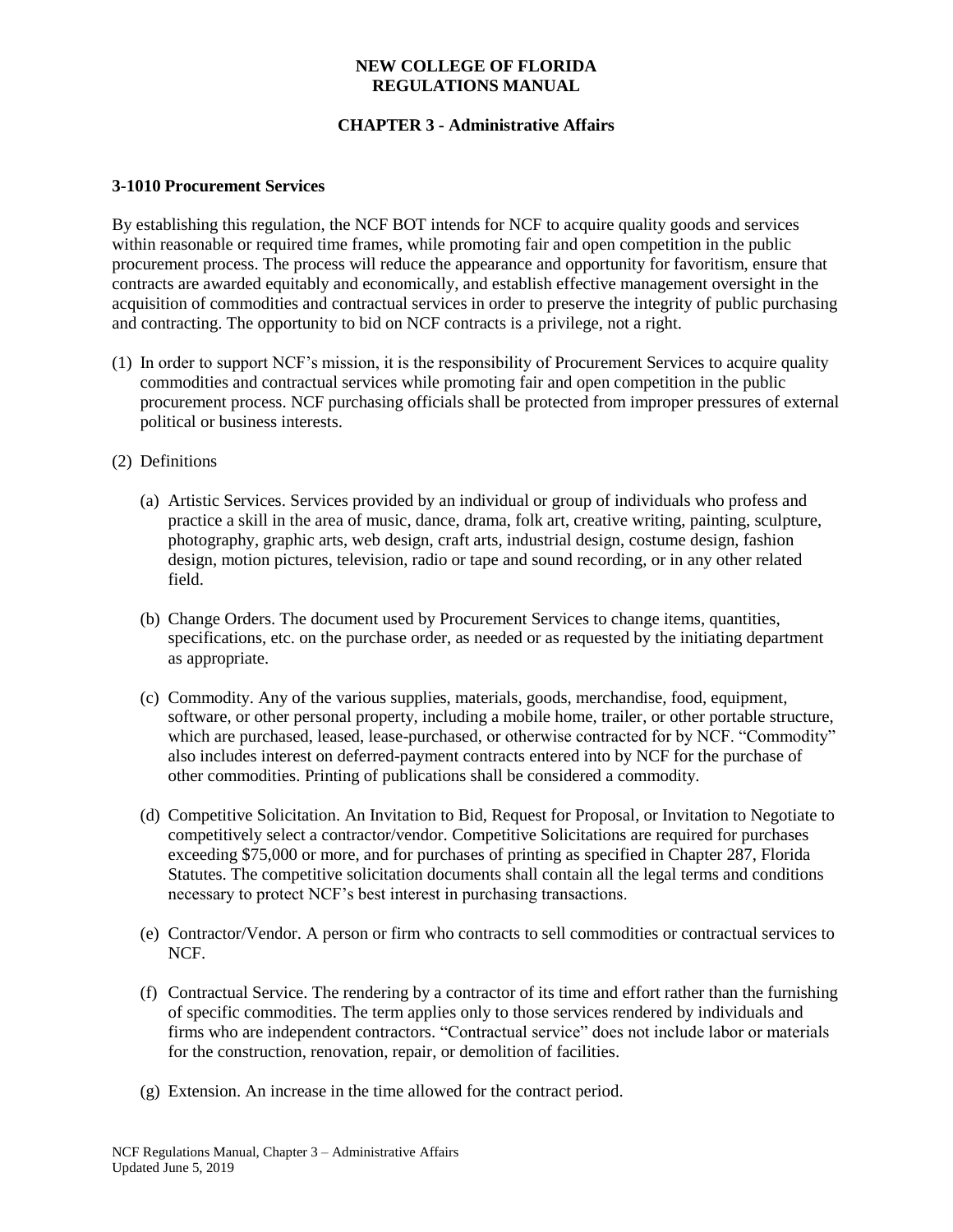- (h) Independent Contractor. A person or firm who provides a service to NCF.
- (i) Invitation to Bid. A written solicitation for competitive bids for commodities, groups of commodities, or contractual services defined, for which bids are sought.
- (j) Invitation to Negotiate. A written solicitation to define the specifications, terms, and conditions of a contract for commodities or contractual services. Cost shall not be the sole consideration in the initial stages of negotiating.
- (k) Lease Agreements. The Lease Agreement form is a legal document approved for lease of offcampus space. The Director of Procurement Services handles execution of the agreement with the lessors.
- (l) Minority Business Enterprise. A business concern as defined in Chapter 288.703(3), Florida Statutes.
- (m) Property Items. Comprised of two categories, those that are capitalized (have a value of \$5,000 or more and a useful life of at least one year), and other property items that are not capitalized, but are tracked for insurance purposes.
- (n) Purchase. An acquisition of commodities, contractual services, or licenses obtained by purchase order or contract whether by rent, lease, installment- or lease-purchase or outright purchase.
- (o) Purchase for Resale. The purchase of commodities or contractual services acquired for the purpose of selling them for the benefit of NCF.
- (p) Purchase Orders. A document authorizing a vendor to deliver commodities or contract services with payment to be made at a later date. Purchase Orders are required for the acquisition of commodities and/or services. .
- (q) Procurement Services. The NCF department or division responsible for the acquisition of commodities and contractual services.
- (r) Renewal. Contracting with the same contractor for an additional period of time after the initial contract term, provided the original terms of the agreement specify an option to renew.
- (s) Requisitions. A written request for a purchase order to be issued. Requisitions are initiated by departments or divisions and submitted to the Director of Procurement Services for the purchase of commodities and/or services. Requisitions are also used for reimbursements and prepayments.
- (t) Request for Proposal. A written solicitation for competitive proposals for commodities or contractual services when the scope of work is not clearly defined.
- (u) Responsive and Qualified Bidder or Offeror. A contractor/vendor who has submitted a bid or proposal that conforms in all material respects to a competitive solicitation.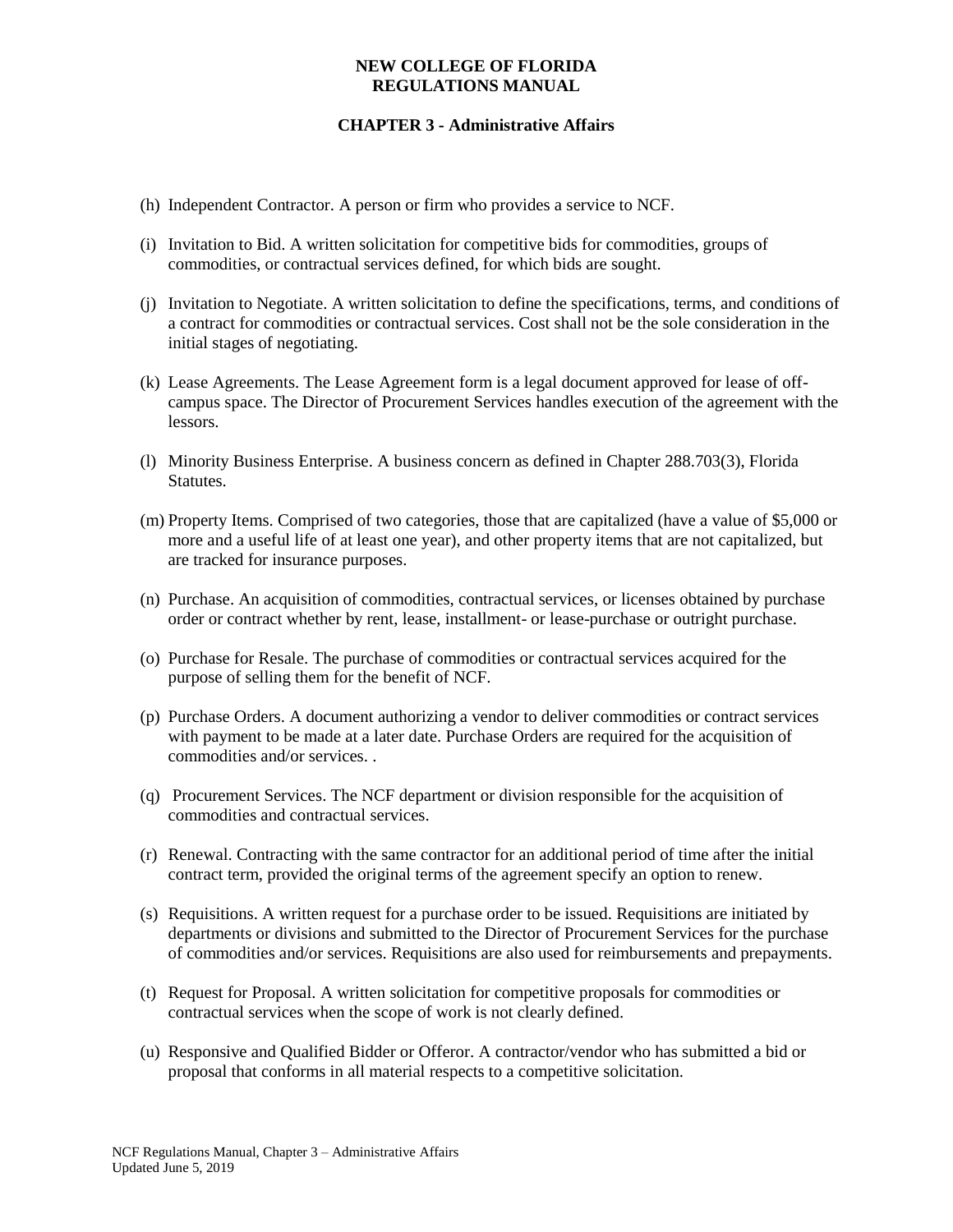- (v) Sole Source Certification. A Sole Source Certification request is initiated by a department for obtaining approval from the Procurement Services Department in order to acquire a commodity or service that is available from only one vendor.
- (w) Term Contract. An indefinite quantity contract for the purchase of commodities or contractual services during a prescribed period of time.
- (x) Tax Exemption Certificate. Consumer's Certificate of Exemption form utilized by the Director of Procurement Services as verification of NCF's State and Federal tax exemption status, pursuant to the sales and use tax law. This tax exemption is used for purchases solely from NCF funding.
- (y) Vendor Ombudsman. The position within the Finance Office whose responsibilities include, but are not limited to, review and recommendation for disposition of vendor complaints regarding NCF procurement functions.
- (3) Delegation of Authority
	- (a) Authority is delegated to the Director of Procurement Services to act as the central procurement officer for NCF and as designee for purposes of administering NCF's procurement process.
	- (b) Authorization limits to approve and execute any single procurement contract for any commodities or contractual services in a single fiscal year which is expected to fall within the range of the below listed amounts are as follows:
		- 1. Up to and including the amount of \$250,000: the level at which signature by the Director of Procurement Services is required for acquisition.
		- 2. \$250,001-\$500,000: the level at which countersignature by the Vice President for Finance and Administration is required for acquisition.
		- 3. \$500,000 to \$1,000,000: the level at which countersignatures by the Vice President for Finance and Administration and the President are required for acquisition.
		- 4. In excess of \$1,000,000: the level at which approval of the NCF BOT is required for acquisition. The NCF BOT must also approve any single progcurement for this threshold value made by the New College Foundation, the New College Development Corporation and any future Direct Support Organization that may be established by the College.
		- 5. Emergencies. In the event of a bona fide emergency, as declared by the Chair of the BOT, the Florida Board of Governors, or the Governor of the State of Florida.
	- (c) For the purposes of this section, contracts are constructed to include, but not be limited to, agreements, purchase orders, change orders, licenses, lease-purchase agreements, leases, and contract extension and renewals.
- (4) Procurement Services Department Duties and Responsibilities include, but are not limited to: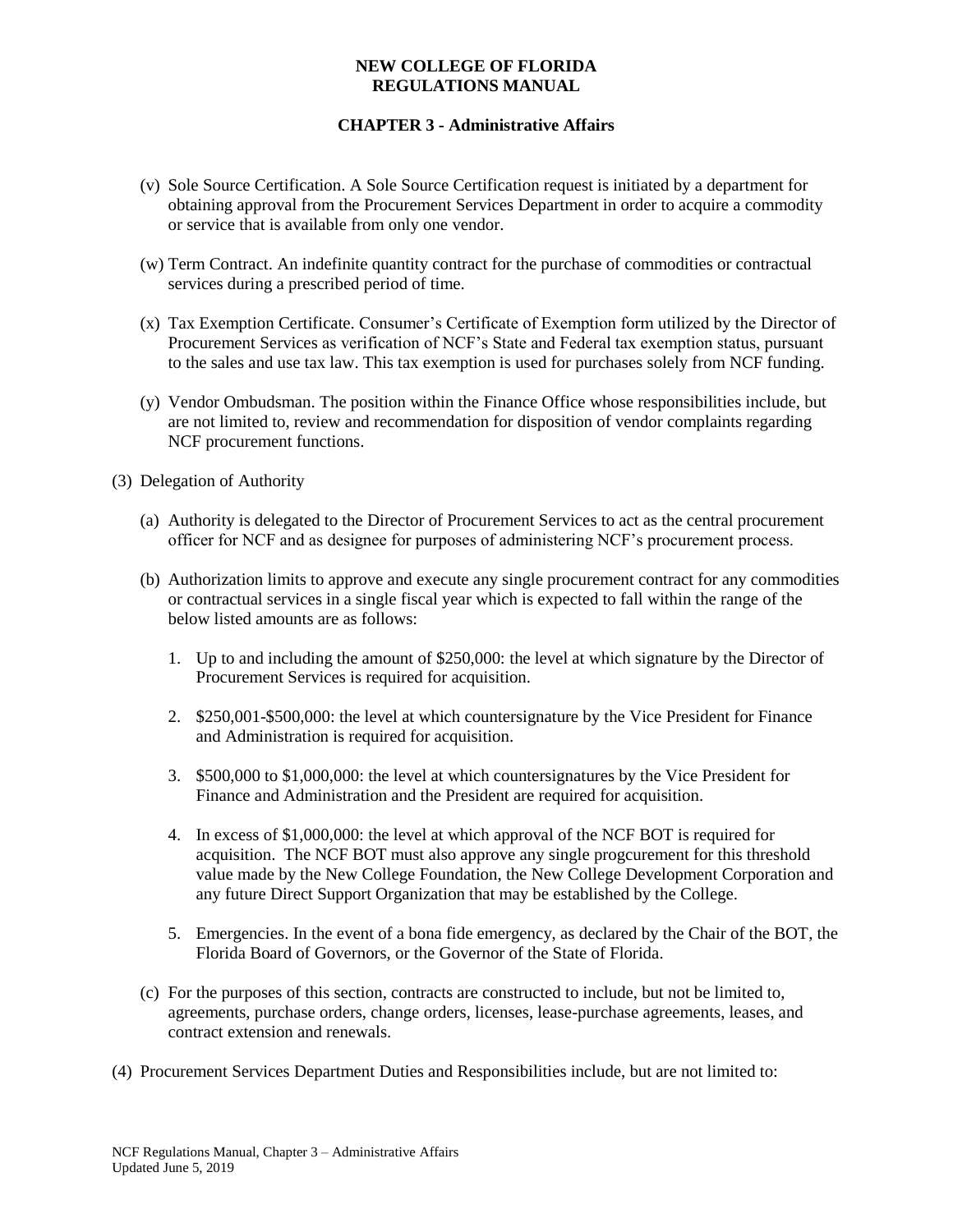- (a) Removing any contractor from NCF's competitive vendor list that fails to fulfill any of its duties specified in a contract with NCF (or another State university) and to reinstate such contractor when satisfied that further instances of default will not occur.
- (b) Planning and coordinating purchases in volume and negotiating and executing agreements and contracts for commodities and contractual services under which NCF has the option to make purchases.
- (c) Evaluating, approving, and utilizing contracts that are entered into after a public and open competitive solicitation for commodities or contractual services entered into by any other governmental or educational entities (including the Federal Government, other state governments, political subdivisions, any public or independent college or university, educational cooperative, or educational consortium). Approving NCF's use of such contracts (in lieu of issuing a competitive solicitation) for the procurement of commodities and contractual services, when it is costeffective and in the best interest of NCF to do so. Procurement Services shall review existing consortia and cooperative contracts to identify potential savings and, if there is the potential for savings, enter into new consortia and cooperative contracts to achieve the savings, with the goal of achieving a five-percent savings on existing contract prices.
- (d) Awarding contracts for commodities and contractual services to multiple suppliers, if determined to be in the best interest of NCF. Such awards may be made on behalf of NCF or on a university, regional, or State University System-wide basis, and the contracts may be for multiple years.
- (e) Rejecting or cancelling any or all competitive solicitations when determined to be in the best interest of NCF.
- (f) Authorizing payment of deposits or advance payments for a commodity or contractual services when the Director of Procurement Services determines that it is in the best interest of NCF.
- (g) Managing NCF's Property Records program, including overseeing proper disposal of surplus property.
- (h) Barring any vendor from doing business with NCF for demonstrated cause, including previous unsatisfactory performance.
- (i) Prohibiting College employees and College direct support organization employees participating on a procurement selection committee for commodities or services from soliciting donations from responding vendors during the selection process, except for donations or other benefits expressly stated in the procurement document.
- (j) Permitting the extension(s) of a contract, entered into as a result of a competitive solicitation, for up to twelve (12) months or until a completion of the competitive solicitation and award or protest, whichever is longer.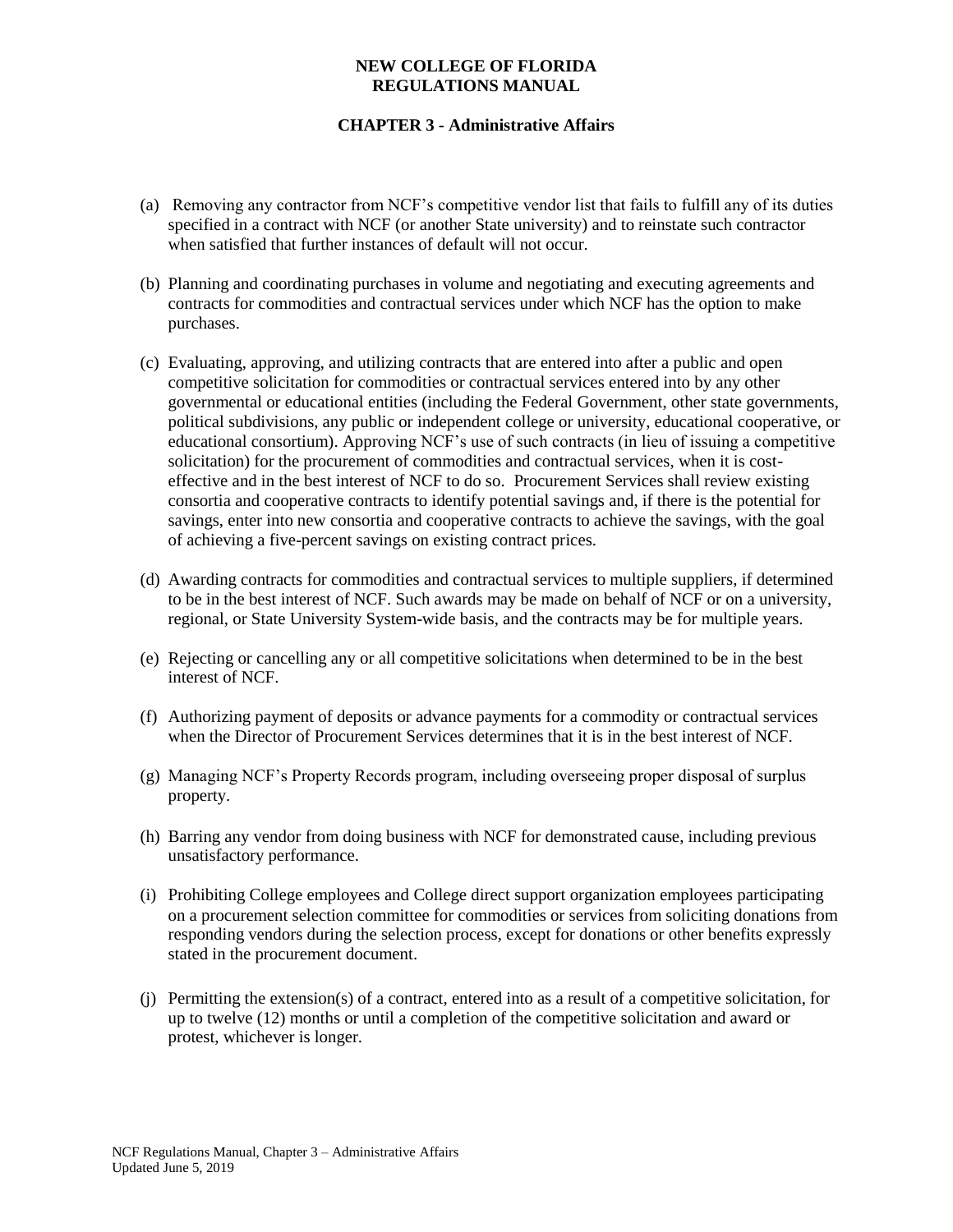## **CHAPTER 3 - Administrative Affairs**

- (k) Permitting the renewal(s) of a contract, entered into as a result of a competitive solicitation, for a period that may not exceed 5 years or twice the term of the original contract, whichever is longer. This provision is not intended to apply retroactively; existing contracts entered into prior to January 1, 2017, including any specified renewal period(s) may continue in accordance with the existing contract terms.
- (5) NCF Division/Department Duties and Responsibilities. Each NCF division or department is assigned responsibility for initiating procurement requests and for providing information and assistance with the procurement, as requested by Procurement Services Department. Duties and responsibilities include:
	- (b) Ensuring support, review, funding adequacy and approval for the procurement by the pertinent division or department authorities before a procurement request is submitted to the Procurement Services Department.
	- (c) Obtaining and completing all steps necessary for submission of proper documentation to the Procurement Services Department.
	- (d) Providing assistance and information regarding the procurement, if and as requested by Procurement Services personnel.
	- (e) Evaluating, monitoring, and ensuring satisfactory performance by the vendor or contractor, in accordance with the terms and provisions of the procurement documents.
- (6) Standards of Conduct
	- (a) All NCF personnel engaged in procurement and related activities shall conduct business dealings in a manner above reproach in every respect. Transactions relating to expenditure of public funds require the highest degree of public trust to protect the interests of NCF and the taxpayers of Florida. All NCF personnel engaged in the procurement cycle are bound by the standard of conduct for public officers and employees set forth in Chapter 112, Part III, Florida Statutes, and shall file a Statement of Financial Interest annually.
	- (b) Vendors Excluded from Competition. In order to ensure objective contractor performance and eliminate unfair competitive advantage, contractors that develop or draft specifications, requirements, statements of work, Invitations to Bid, Request for Proposals and/or Invitations to Negotiate shall be excluded from competing for such procurements.
	- (c) Standard of Conduct. It shall be a breach of ethical standards for any employee of New College of Florida to accept, solicit, or agree to accept a gratuity of any kind, form or type in connection with any contract for commodities or services. It shall also be a breach of ethical standards for any potential contractor to offer an employee of New College of Florida a gratuity of any kind, form or type to influence the development of a contract or potential contract for commodities or services.

It shall also be a breach of ethical standards if: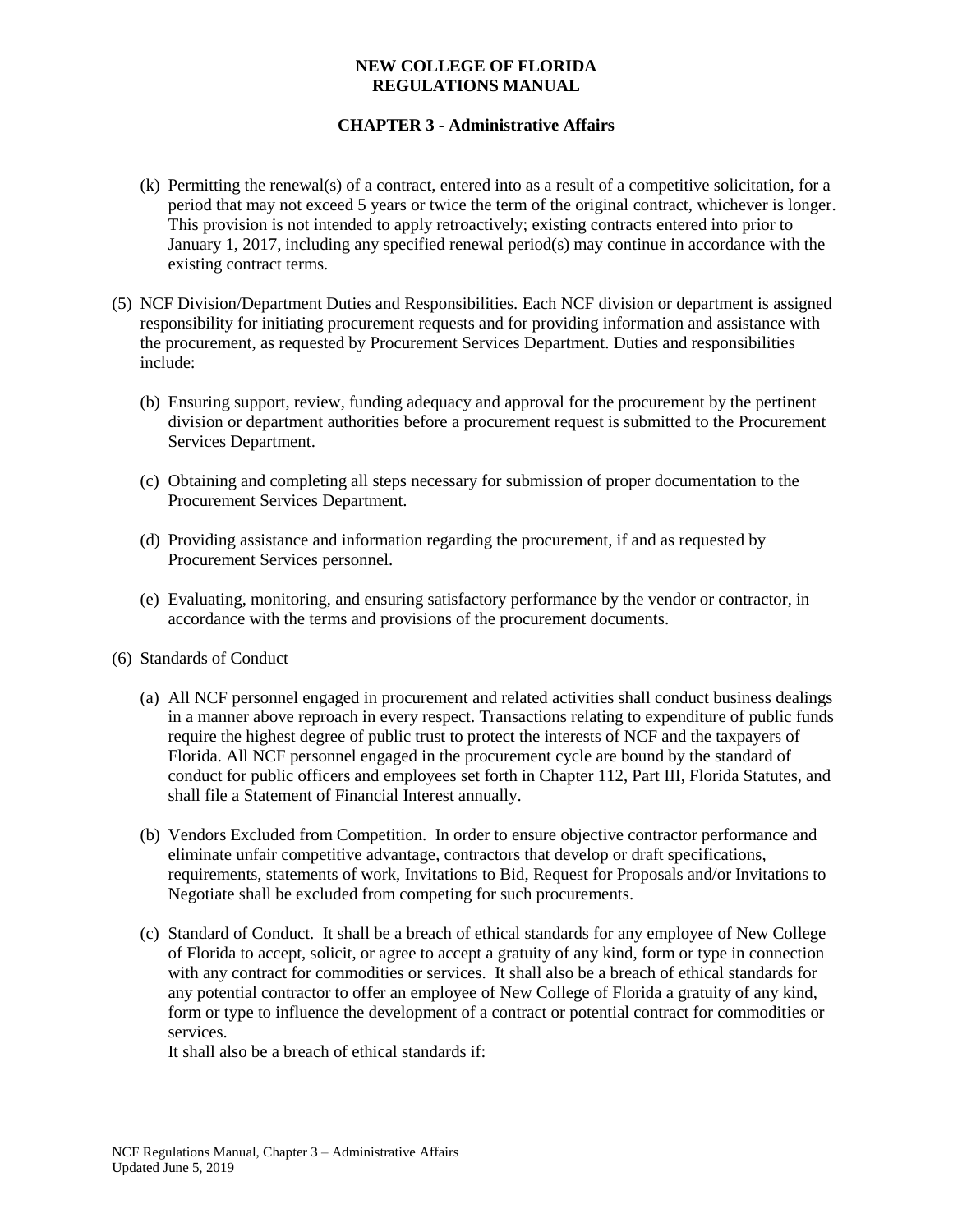- 1. The employee or any member of the employee's immediate family has a financial interest pertaining to the procurement.
- 2. A business organization in which the employee or any member of the employee's family, spouse, children, parents, brothers and sisters, has a financial interest pertaining to the procurement.
- 3. Any other person, business or organization with which the employee or any member of the employee's immediate family is negotiating or has an arrangement concerning prospective employment is involved in the procurement.
- (7) General Procurement Provisions
	- (a) Procurement of commodities/services/printing of less than \$75,000 shall be made in accordance with sound procurement practices as follows:
		- 1. \$10,000 and below. It shall be the Director of Procurement Services' discretion on purchases of \$10,000 or less. Additional quotations are not required but are encouraged.
		- 2. \$10,001 to \$25,000. An attempt shall be made to obtain written price quotes from three or more vendors. The quotes can be obtained via documented written quotations received by mail, telephone, fax or email.
		- 3. \$25,001 to\$75,000. An attempt shall be made to obtain written price quotes from three or more vendors. The quotes must be submitted on the vendors' stationery/fax cover and signed by their authorized representative.
		- 4. Waiver of Competition. In the event the number of quotes noted in section (7)(a) 2. and 3. above cannot be acquired, the Procurement Services Department may waive the need for competition if a "Request to Waive Additional Quotes" is properly justified. Such request must accompany the requisition. In any event, sole source justification is not required below \$75,000.
		- 5. Purchases greater than \$75,000 require a formal process such as sealed Invitation to Bid, Request for Proposal, Invitation to Negotiate, or an approved exemption such as Sole Source, Sponsored Research Exemption or Emergency Purchase.
	- (b) Purchases of commodities/services/printing in excess of \$75,000 shall be awarded pursuant to a competitive solicitation, unless otherwise authorized.
		- 1. When only one response is received to a competitive solicitation for commodities or contractual services exceeding \$75,000, NCF has the option to review the solicitation responses to determine if a second call for a competitive solicitation is in the best interest of NCF. If it is determined that a second call would not serve a useful purpose, NCF can proceed with the acquisition.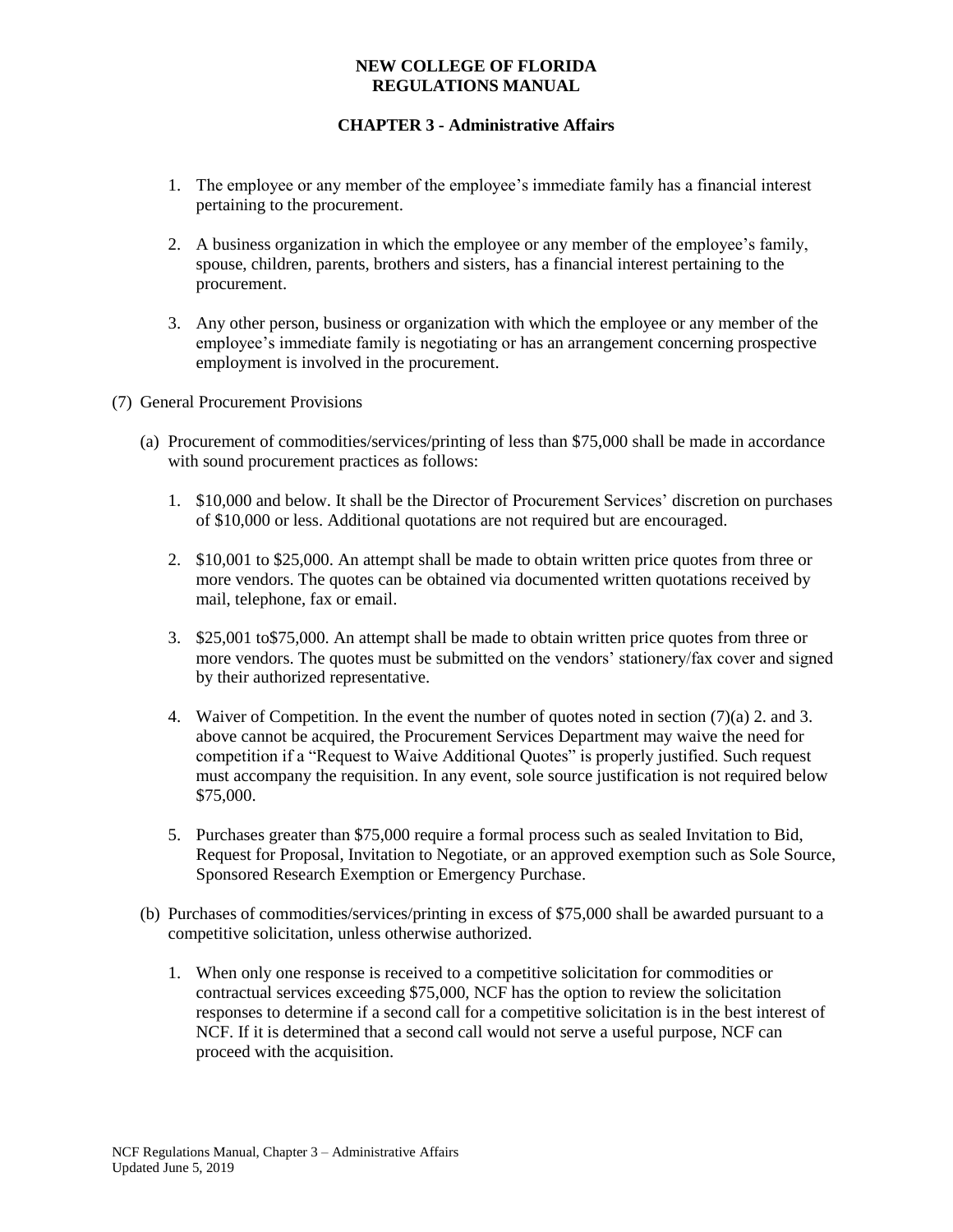- 2. When multiple responses that are equal in all respects are received to a competitive solicitation, NCF will give preference, in the following order of priority, to the responses: responses that include commodities manufactured in the State of Florida, responses from Florida businesses, responses from businesses with a drug-free workplace program, responses from foreign manufacturers located in the State of Florida, in order to award. If the use of these preferences does not result in a determination of who should be awarded the contract, the toss of a coin shall be used to award the contract.
- 3. The award of a competitive solicitation shall be publicly posted by Procurement Services, located at 5800 Bay Shore Road, PMD, for 72 hours, excluding Saturdays, Sundays or NCF holidays. The notice may also be posted on the New College of Florida website.
- 4. Nothing in this section shall be construed as limiting the number of bids solicited.
- 5. In the event that no quotes, bids, proposals, or responses to Invitations to Negotiate are received in response to a competitive solicitation, the College shall negotiate the purchase as the best possible price at the most favorable terms.
- (c) No purchase may be divided or sub-divided for the purpose of circumventing required informal or formal competitive solicitation.
- (d) Advance Payments: NCF funds cannot be used for advance payments, except for the following:
	- 1. Rent for leased space, up to fourteen (14) days before due date.
	- 2. Newspaper or magazine subscriptions, up to six (6) weeks in advance of renewal date.
	- 3. Costs for reserving space for meetings or conferences that will take place in the next fiscal year, if required by the vendor.
	- 4. Annual maintenance agreements.
	- 5. Payments to state or federal agencies, if delivery of products or services will be expedited.
	- 6. Specialized or proprietary goods or services, if the vendor requires advance payment.
	- 7. Benefits of cost savings resulting from advance payment.
	- 8. Purchase of real property, up to seven days before closing date, if NCF delivers the warrant on or after the closing date.
	- 9. Library books and materials, if necessary, for efficient library operation.
	- 10. Any other advance payment that can be justified as necessary and to further of a legitimate public purpose.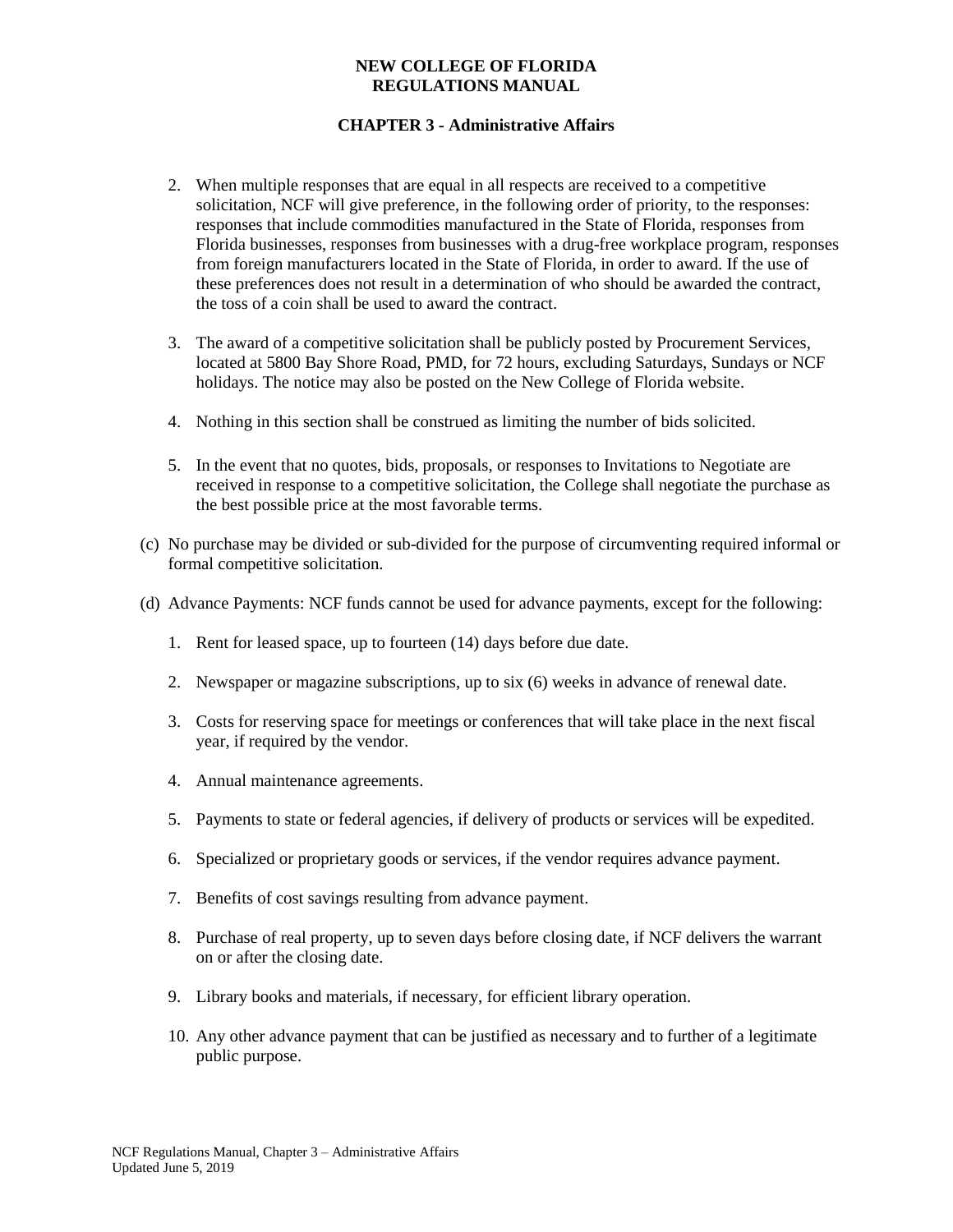- (e) The Purchase Order is the normal instrument by which goods and contractual services are acquired. It is the vendor's responsibility to ship and to invoice for the items, terms, and pricing specified on the order. The Purchase Order is a legal instrument and once accepted, establishes a mutuality of agreement. It has the force of a legal, binding contract.
	- 1. The One Time Purchase Order. This document consists of the official Purchase Order number, the complete description shown on the requisition, and is for delivery of a one-time purchase for goods, equipment, and/or contractual services.
	- 2. The Standing Order. This is a simplified method of filling needs for small repetitive quantities by establishing open accounts with qualified vendors. Standing Orders are used to expedite the delivery of needed items and reduce administrative costs in accomplishing small orders by eliminating the need of Issuing individual purchase orders over the course of a fiscal year period.
		- a. Standing Purchase Order. Authorizes the purchase and delivery of small dollar value commodity items as requested by the issuing department. This order cannot exceed \$74,999.99, unless pricing has been based on an existing bid or contract or there is an approved sole source certification on file.
		- b. Standing Order Restrictions. No property items shall be purchased on a Standing Order. Special Standing Order purchases shall not be used to purchase goods or contractual services from other vendors if they are already available on State or NCF contracts.
		- c. Requests for increases, decreases, cancellations, etc., of a Standing Order should be submitted to Procurement Services (see the section on Change Orders). Standing Orders should be for a minimum period of six (6) months within the fiscal year and should be opened for a minimum of \$500.
- (f) Maintenance Agreements: Purchases for maintenance agreements are similar to Standing Orders in that the service period is for an extended period of time. However, they are not considered Standing Orders under the procedures described above because, in most instances, payment is made at one time. Maintenance agreements that have monthly or quarterly payments may be referred to as Blanket Maintenance Orders and are treated the same as a Standing Order for accounting purposes. Requisitions for maintenance agreements should include the following information.
	- 1. Description of item(s), model number, serial number, property decal number, and location of machine.
	- 2. Beginning and ending dates of the maintenance period.
	- 3. Advance payment requirements are to be justified by a separate attached memorandum to the requisition.
	- 4. A copy of the maintenance agreement is to be attached to the requisition.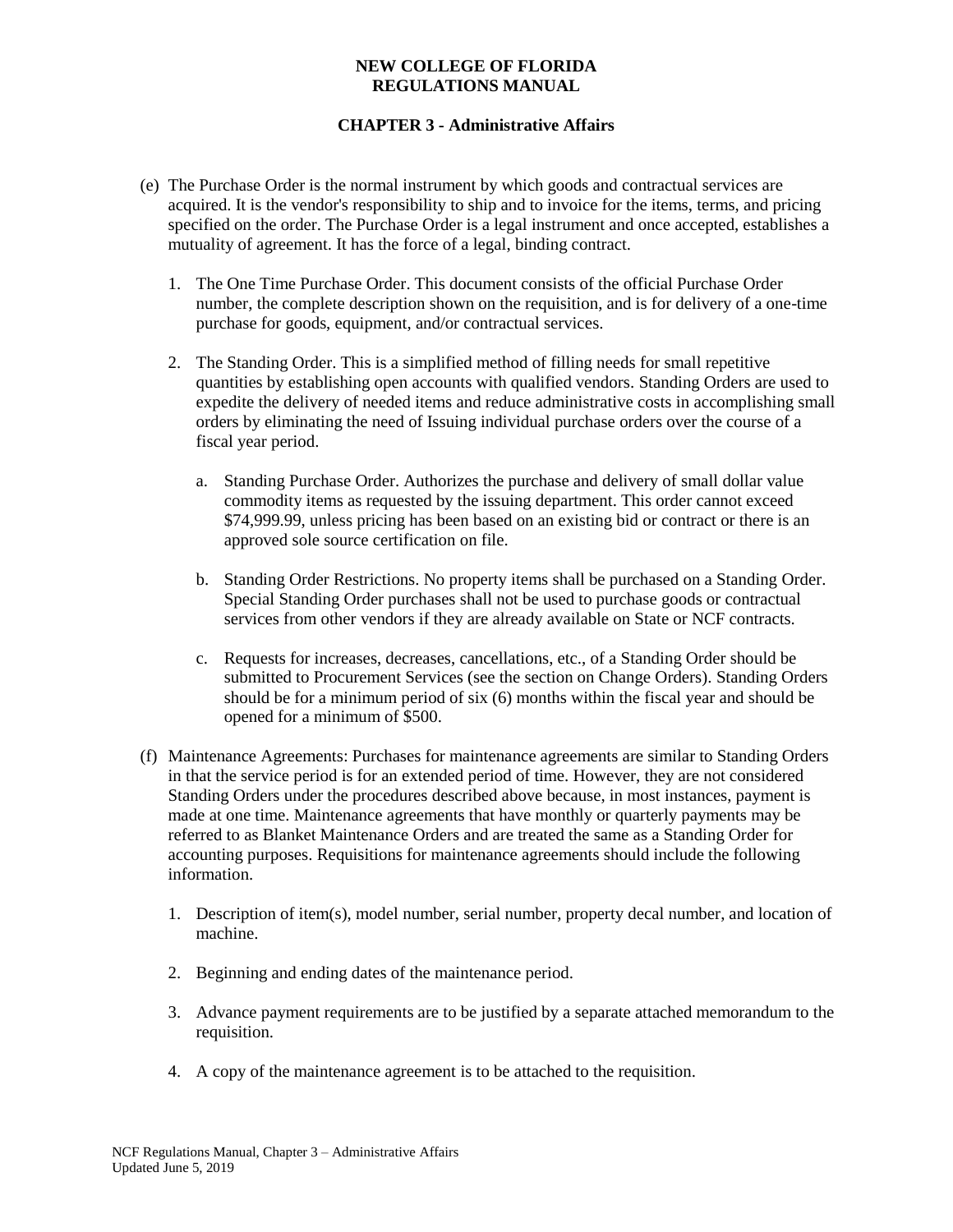- 5. All Purchase Orders for maintenance agreements should contain a thirty-day (30-day) cancellation clause.
- (g) A Change Order is used to materially alter a Purchase Order after it has been encumbered and issued to the vendor. All Change Order notice requests must be submitted to the Procurement Services Department. A Change Order is required to:
	- 1. Decrease or increase purchase order quantities.
	- 2. Substitute comparable acceptable items for those on the original purchase order.
	- 3. Make any substantial changes on a purchase order that will result in a cost differential.
	- 4. Terminate the purchase order.
	- 5. Adjust the purchase order price to conform to the vendor's invoice.
	- 6. Departments may initiate requests for Change Orders in writing stating the reasons for the change(s).
	- 7. Signatures are required on all Change Order requests, in the same manner as the signature requirements for requisitions from which Purchase Orders are issued.
	- 8. Unless otherwise authorized by the bid or proposal documents, Change Orders are not valid until the vendor has accepted the terms thereon.
- (h) Vendors. It is NCF's policy to utilize State Contracts and vendors, when available and appropriate. It is the intent of the Procurement Services Department to utilize vendors who are reputable and financially responsible. NCF encourages participation from any and all vendors to provide goods and services.
- (i) Minority Business Enterprises. NCF is committed to seek out, identify and utilize Florida Certified Minority Businesses, and Small Businesses/Small Disadvantaged Businesses that provide services and/or commodities, which are purchased by NCF. It is also the mission of the Procurement Services Department to provide technical assistance to small and minority businesses to ensure a competent pool of vendors to address NCF's procurement expectations.
- (j) (j) Procurement actions not subject to the competitive solicitation process include:
	- 1. Emergency Purchases. When the President or designee determines, in writing, that: a condition exists that threatens the health or safety of person(s) or animal(s) or the preservation of property or the continuance of a vital NCF function; NCF shall proceed with an emergency purchase. The emergency purchase is limited to the purchase of only the type of items and quantities of items necessary and for only the time period necessary to meet the immediate need.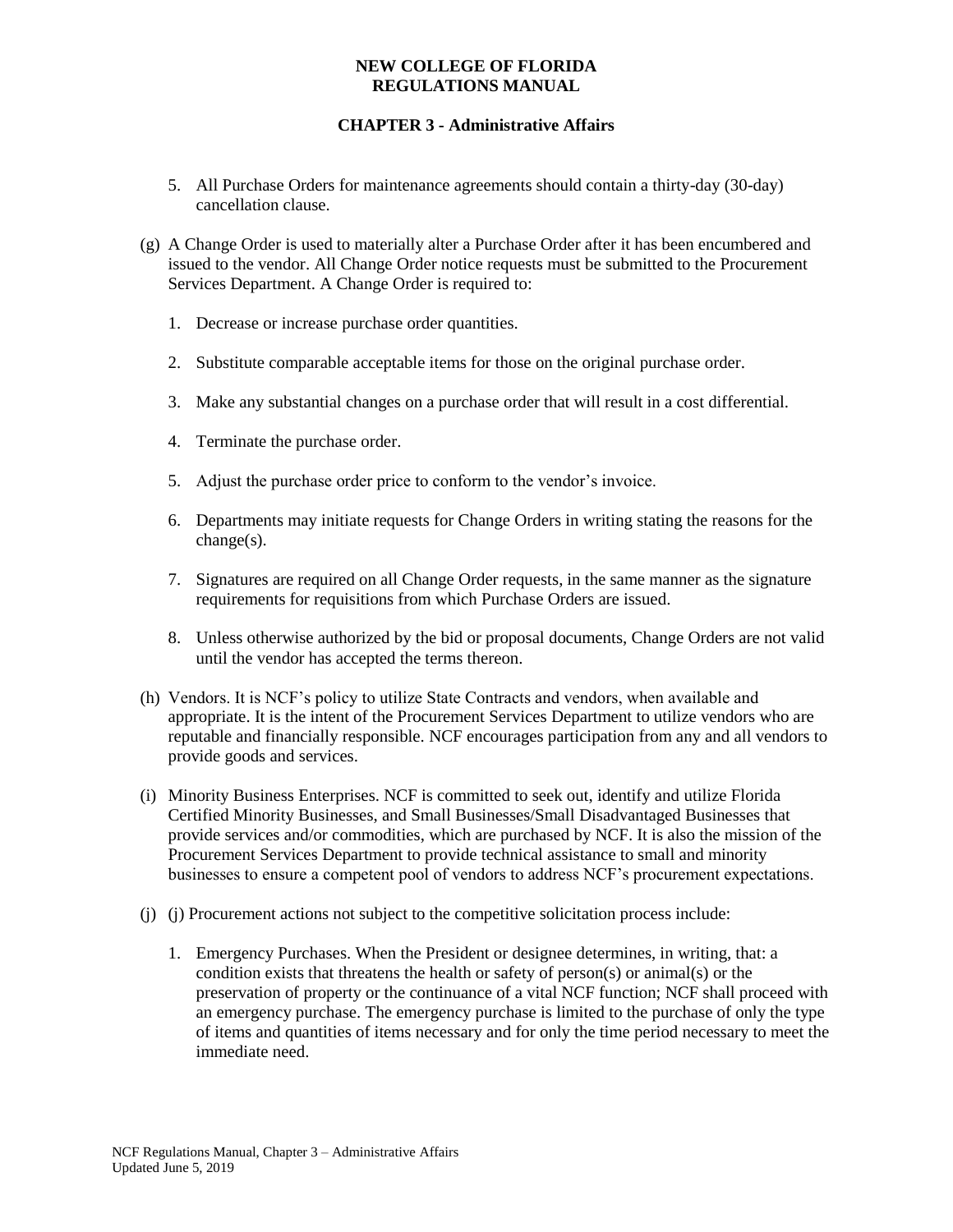- 2. Sole Source Purchases. Commodities or contractual services available from a single source are exempt from the competitive solicitation process. Sole Source document shall be publicly posted by the Procurement Services Department at the NCF campus for 72 hours, excluding Saturdays, Sundays, and NCF holidays.
- 3. Procurement from contracts and Negotiated Annual Price Agreements established by the State of Florida, other governmental entities, other Universities in the State University System, or other independent colleges and universities are not subject to further competitive solicitation.
- (k) Types of commodities and contractual services that are not subject to the competitive solicitation process include:
	- 1. Artistic services.
	- 2. Academic reviews.
	- 3. Lectures.
	- 4. Auditing services.
	- 5. Legal services, including attorney, paralegal, expert witness, appraisal, arbitrator or mediator services.
	- 6. Health services involving examination, diagnosis, treatment, prevention, medical consultation or administration. Prescriptive assistive devices for medical, developmental or vocational rehabilitation including, but not limited to prosthetics, orthotics, and wheelchairs, provided such devices are purchased on the basis of an established fee schedule or by a method that ensures the best price, taking into consideration the needs of the client.
	- 7. Services provided to persons with mental or physical disabilities by not-for-profit corporations organized under the provisions of section  $501(c)(3)$  of the Internal Revenue Code or services governed by the provisions of the Office of Management and Budget Circular A-122.
	- 8. Medicaid services delivered to an eligible Medicaid percipient by a health care provider who has not previously applied for and received a Medicaid provider number from the Department of Children and Family Services. This exception will be valid for a period not to exceed ninety (90) days after the date of delivery to the Medicaid recipient and shall not be renewed.
	- 9. Family placement services.
	- 10. Training and education services.
	- 11. Advertising, except for media placement services.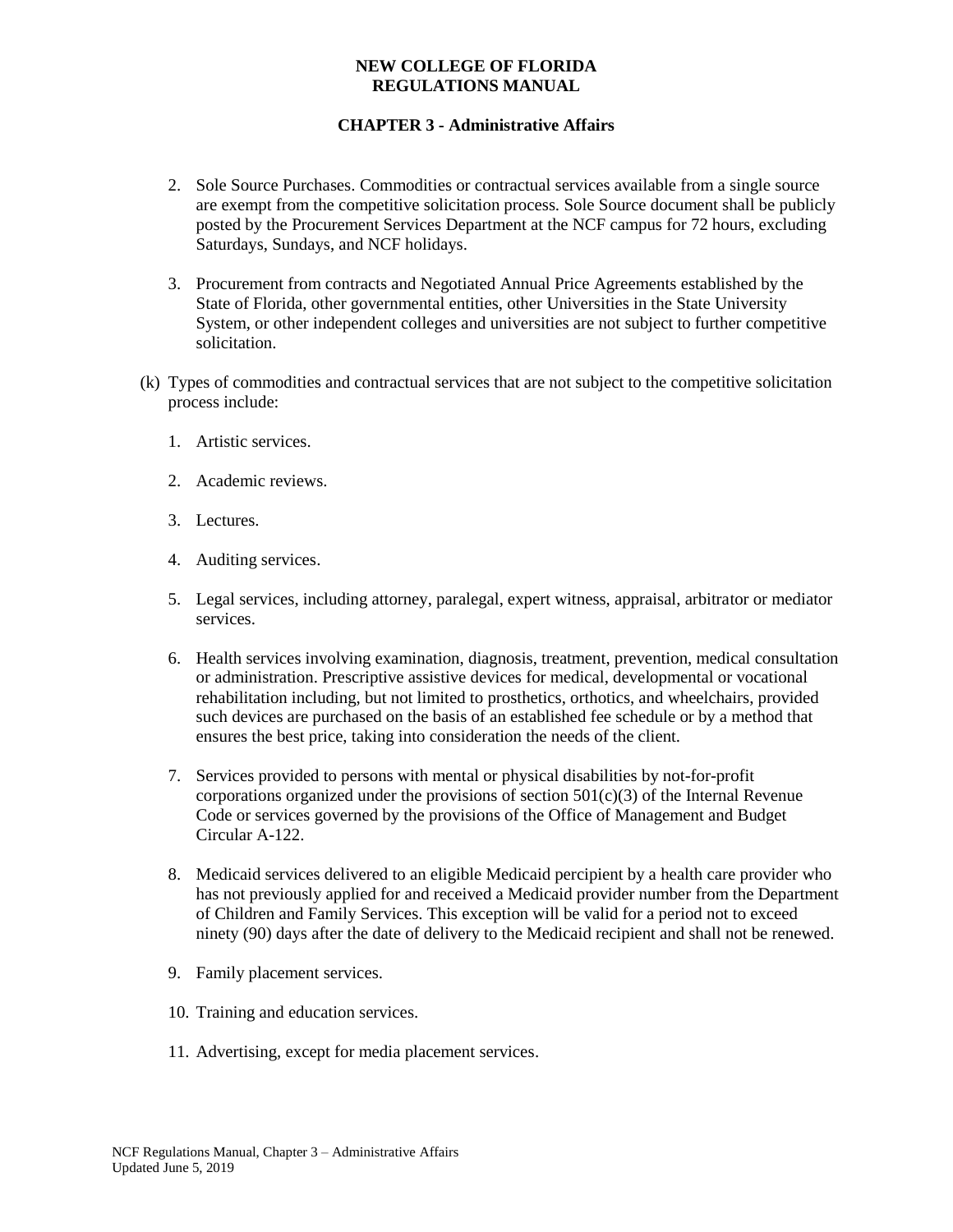- 12. Commodities or services provided by governmental agencies, another University in the State University System, direct support organizations of NCF, political subdivisions or other independent colleges and universities.
- 13. Programs, Conferences, Workshops or Continuing education events or other university programs that are offered to the general public for which fees have been collected to pay all expenses associated with the program or event.
- 14. Programs, conferences or events that have been specified by a grant, can include, but are not limited to items such as lodging, meeting rooms, services and food.
- 15. Purchases from firms or individuals that are prescribed by state or federal law or specified by granting agency.
- 16. Regulated utilities and governmental franchised services.
- 17. Extension of an existing contract Regulated public communications, except long distance telecommunication services or facilities.
- 18. Purchases from an Annual Certification List approved by the College.
- 19. Purchases for resale.
- 20. Contracts or services provided by non-for-profit support and affiliate organizations of the College, direct support organizations, health support organizations and faculty practice plans.
- 21. Direct owner purchases for construction or renovation projects.
- 22. Leases of space by NCF for 5,000 square feet or less in a privately owned building.
- 23. Implementation/programming/training services available from owner of copyrighted software or its contracted vendor.
- 24. Purchases of materials, supplies, equipment, or services for instructional or sponsored research purposes when a director of sponsored research or designee certifies that, in a particular instance, it is necessary for the efficient or expeditious prosecution of a research project in accordance with sponsored research procedures or to attain the instructional objective.
- 25. Accounting Services.
- (l) No individual or firm who performs a feasibility study for potential implementation of a subsequent contract, participates in drafting of a competitive solicitation, or develops a program for future implementation shall be eligible to contract with NCF dealing with the same subject matter.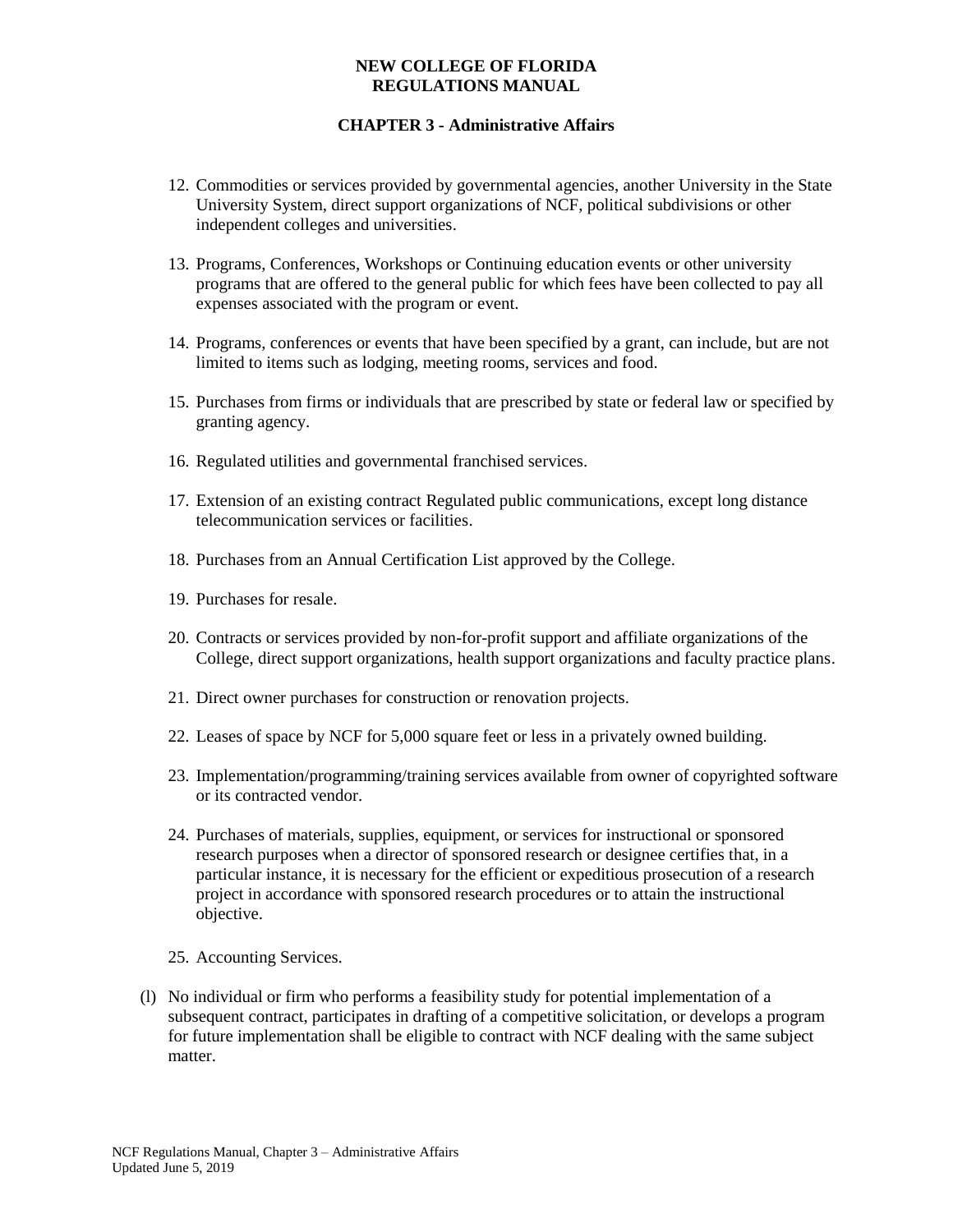- (m) Individuals taking part in the development of criteria for evaluation, the evaluation process or the award of the contract for any purchase shall be independent of and have no conflict of interest in the entities evaluated and awarded the contract. NCF has the option to require the individuals to attest to such in writing.
- (n) Items requested that are of a personal nature or for personal convenience of employees shall not be purchased. Examples include but are not limited to:
	- 1. Coffee pots.
	- 2. Flowers.
	- 3. Refreshments such as coffee and doughnuts.
	- 4. Decorative items (globes, statues, potted plants, picture frames, etc.).
	- 5. Alcoholic beverages.
	- 6. Christmas or other greeting cards and postage for such cards.
	- 7. Personal subscription to magazines, trade journals, etc.
	- 8. Desk pen sets.
	- 9. Refrigerators.
	- 10. Microwaves.
	- 11. Picture frames.
	- 12. Wall hangings.
	- 13. Smoke/air filters.
	- 14. Personal gifts or expenditures other than expenditures for employee service awards and/or safety awards not exceeding \$50 per award.
	- 15. Fees, taxes or professional dues, unless directly related to the job duties of NCF employee.
- (o) Legal Review. Documents containing terms and conditions with legal import will be routed through the NCF's General Counsel for legal review before execution. The Office of the General Counsel may approve uniform contracts, which, thereafter, may be used without additional review and approval by the General Counsel.
- (p) Exceptional Purchases. NCF is authorized to make exceptional purchases of commodities or contractual services as follows: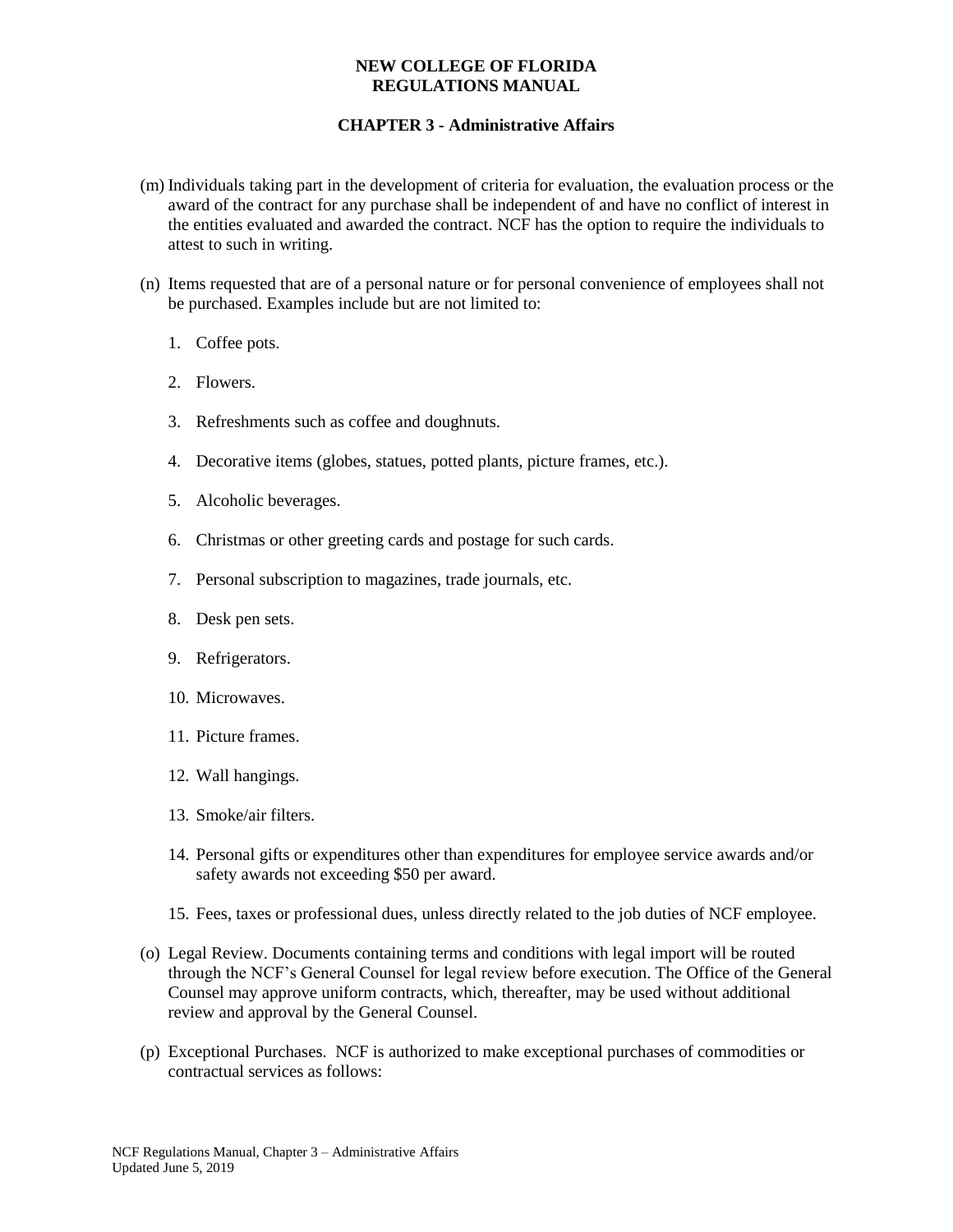- 1. Purchase of Products with Recycled Content. NCF may establish a program to encourage the purchase of and use of products and materials with recycled content and postconsumer recovered material.
- 2. Purchase of Private Attorney Services. Written approval from the Attorney General is not required for private attorney services acquired by the college.
- 3. Purchase of Insurance. NCF shall have the authority to purchase insurance as deemed necessary and appropriate for the operation and educational mission of the college.
- 4. Purchase of Printing. However, if the College determines that it is in the best interests of the College to purchase printed materials through a competitive solicitation process, the preference provision in 15(b) shall apply.
- (8) Insurance Purchases. NCF has the authority to purchase insurance as deemed necessary and appropriate for the operation and educational mission of NCF. Examples of insurance coverage that can be acquired by NCF include:
	- (a) Physical damage on vehicles and boats.
	- (b) Inland marine on property owned, leased, or loaned to or by NCF.
	- (c) Building and property damage.
	- (d) Equipment losses due to theft.
	- (e) Loss of rental income.
	- (f) Commercial general liability insurance for scientific equipment.
	- (g) Excess general liability coverage.
	- (h) Health Insurance.
	- (i) Camps Insurance.
- (9) Bonds
	- (a) Competitive Solicitation Bond/Security. NCF is authorized to require a vendor to submit to NCF, as a condition for participating in the solicitation, a bid bond, certified cashier's or treasurer's check or bank draft with their responses to the solicitation when NCF is reasonably uncertain about the vendor's ability to perform and to ensure that vendor will honor and secure any required payment and/or Performance Bond if awarded the bid.
	- (b) Payment and Performance Bonds. NCF is authorized to require any contractor providing commodities, or commodities, which include installation, to furnish a payment and performance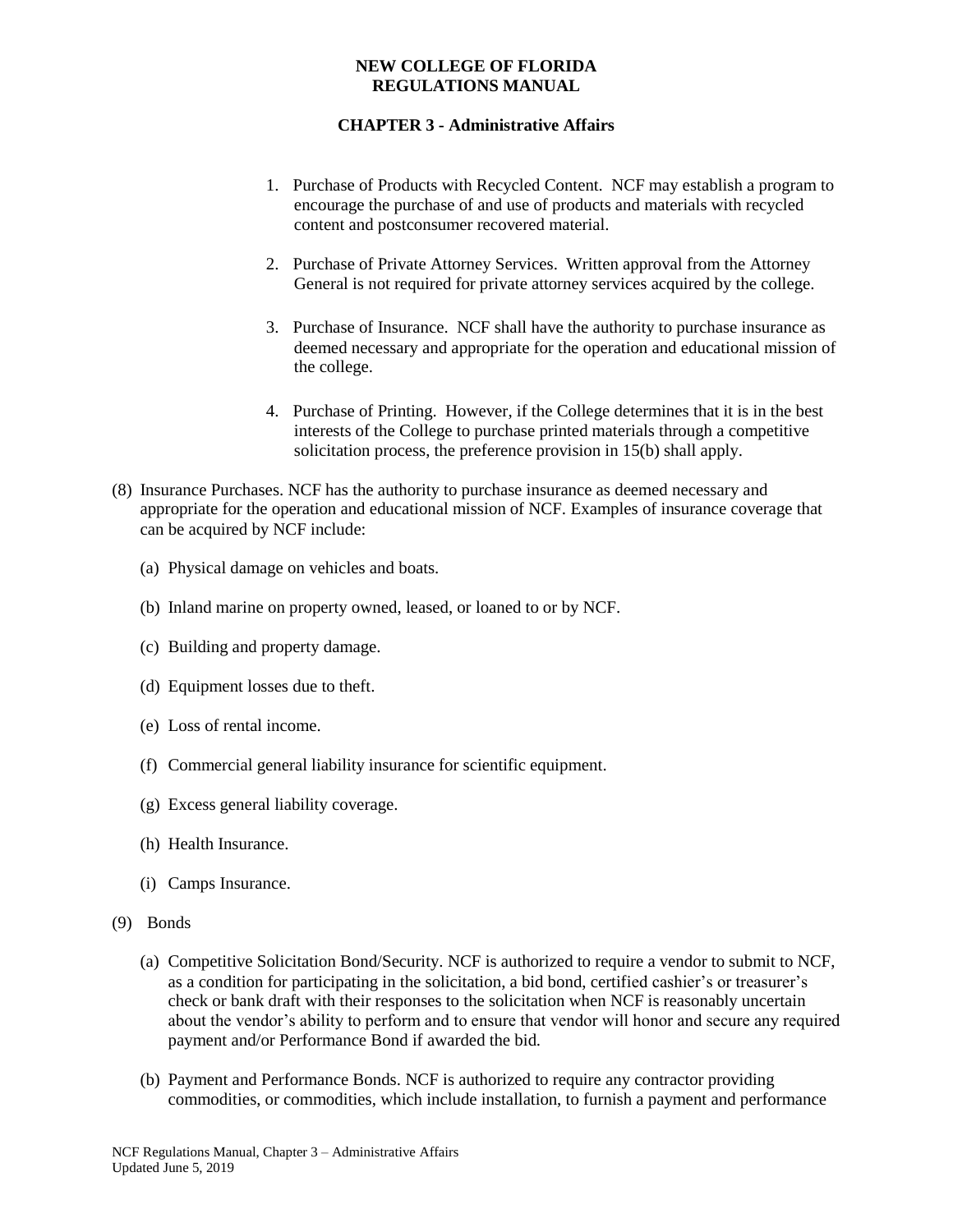## **CHAPTER 3 - Administrative Affairs**

bond, with good and sufficient securities, to NCF prior to the issuance of the contract when the total value of the contract is greater than \$200,000. NCF has the option to require a payment and performance bond from contractors providing commodities, or commodities that need installation, when the total value is greater than \$100,000. In either instance the reason for this requirement is under such conditions when NCF is reasonably uncertain about the vendor's ability to perform and in particular, but not limited thereto, when installation of research, scientific, medical and other like equipment is required.

(c) Competitive Solicitation Protest Bond. Any contractor that files an action pursuant to Chapter 120.57(3)(b), Florida Statutes, protesting a decision shall at the time of filing of the formal written protest, post with NCF a bond payable to NCF in an amount equal to: 10% of the estimated value of the protestor's bid or proposal; 10% of the estimated expenditure during the contract term; \$10,000; or whichever is less. The bond shall be conditioned upon the payment of all costs that can be adjudged against the contractor filing the protest action. In lieu of a bond, NCF has the option to accept a cashier's check or money order in the amount of the bond. Failure of the protesting contractor to file the required bond, cashier's check or money order by the time of filing the formal written protest shall constitute a waiver of proceedings under Chapter 120, Florida Statutes, and NCF shall summarily dismiss the petition.

(10) Purchase of Motor Vehicles

- (a) The term "motor vehicle" includes any automobile, truck, watercraft, construction vehicles, equipment, or other vehicle designed primarily for transporting person.
- (b) NCF has authority to:
	- 1. Establish standard classes of motor vehicles to be leased, purchased or used by NCF personnel.
	- 2. Obtain the most effective and efficient use of motor vehicles for NCF purposes.
	- 3. Establish and operate facilities for the acquisition, disposal, operation, maintenance, repair, storage, control and regulation of NCF-owned motor vehicles.
	- 4. Acquire motor vehicles by purchase, lease, installment-purchase, or loan or by any other legal means and can include a trade-in. All motor vehicles purchased or leased shall be of a class that will safely transport NCF personnel and adequately meet the requirements of NCF.
	- 5. Contract for specialized maintenance services.
- (c) Motor vehicles owned, leased or operated by NCF shall be used for official NCF business only.
- (11) Acquisition of Leases of 5,000 or More Square Feet
	- (a) NCF will use a competitive solicitation process when entering into lease for space of 5,000 or more square feet in a privately owned building. However, competitive bidding is not required where such a lease: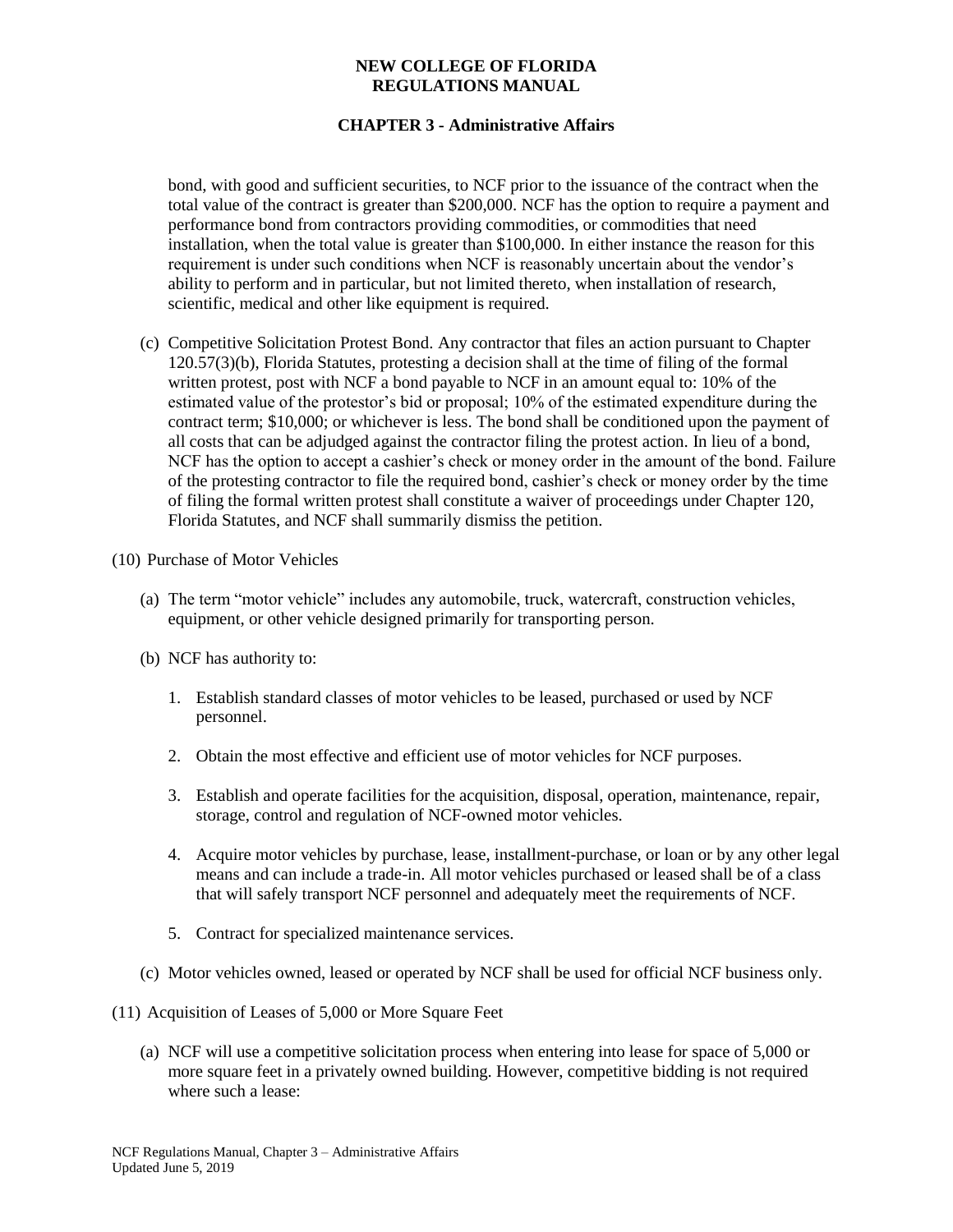- 1. Is the renewal of an existing lease.
- 2. Has a term of less than twenty-one (21) consecutive days.
- 3. Is for nominal or no consideration.
- 4. Is for the purpose of providing care and living space for persons, provided that the President or designee certifies that the space is to be used for that purpose.
- 5. Is an extension of an existing lease of 5,000 square feet or more, provided that such extension is in the best interest of the State and is for a period not to exceed eleven (11) months. If at the end of the period granted by the extension, the time of all such extensions on the lease equals eleven (11) months, NCF shall proceed with a competitive solicitation.
- (b) NCF shall not enter into a lease for space of 5,000 or more feet in a privately owned building when suitable space is available in a state-owned building located in the same geographic region, unless it is determined by the Procurement Services Department that lease of non-state property is in the best interest of NCF.
- (12) Vendor Ombudsman and Dispute Resolution
	- (a) The Controller or his/her designee will act as vendor ombudsman to work with vendors and NCF division/department representatives to resolve problems and issues. Ombudsman contact information will be provided to contractors and vendors via purchase orders and/or the NCF website.
	- (b) Protests will be handled in accordance with Chapter 120.57(3), Florida Statues.
- (13) Vendors Excluded from Competition. In order to ensure objective contractor performance and eliminate unfair competitive advantage, contractors that develop or draft specifications, requirements, statements of work, Invitations to Bid, Request for Proposals and/or Invitations to Negotiate shall be excluded from competing for such procurements.
- (14) Standard of Conduct. It shall be a breach of ethical standards for any employee of NCF to accept, solicit, or agree to accept a gratuity of any kind, form or type in connection with any contract for commodities or services. It shall also be a breach of ethical standards for any potential contractor to offer an employee of NCF a gratuity of any kind, form or type to influence the development of a contract or potential contract for commodities or services.
- (15) Preferences for Florida-Based Vendors.
	- (a) Preferences for Personal Property. When NCF awards a contract to purchase personal property, other than printing, by competitive solicitation pursuant to paragraph (2) of this regulation, a preference shall be provided to vendors with a principal place of business in Florida (such vendors hereinafter referred to as "Resident Vendors") as follows: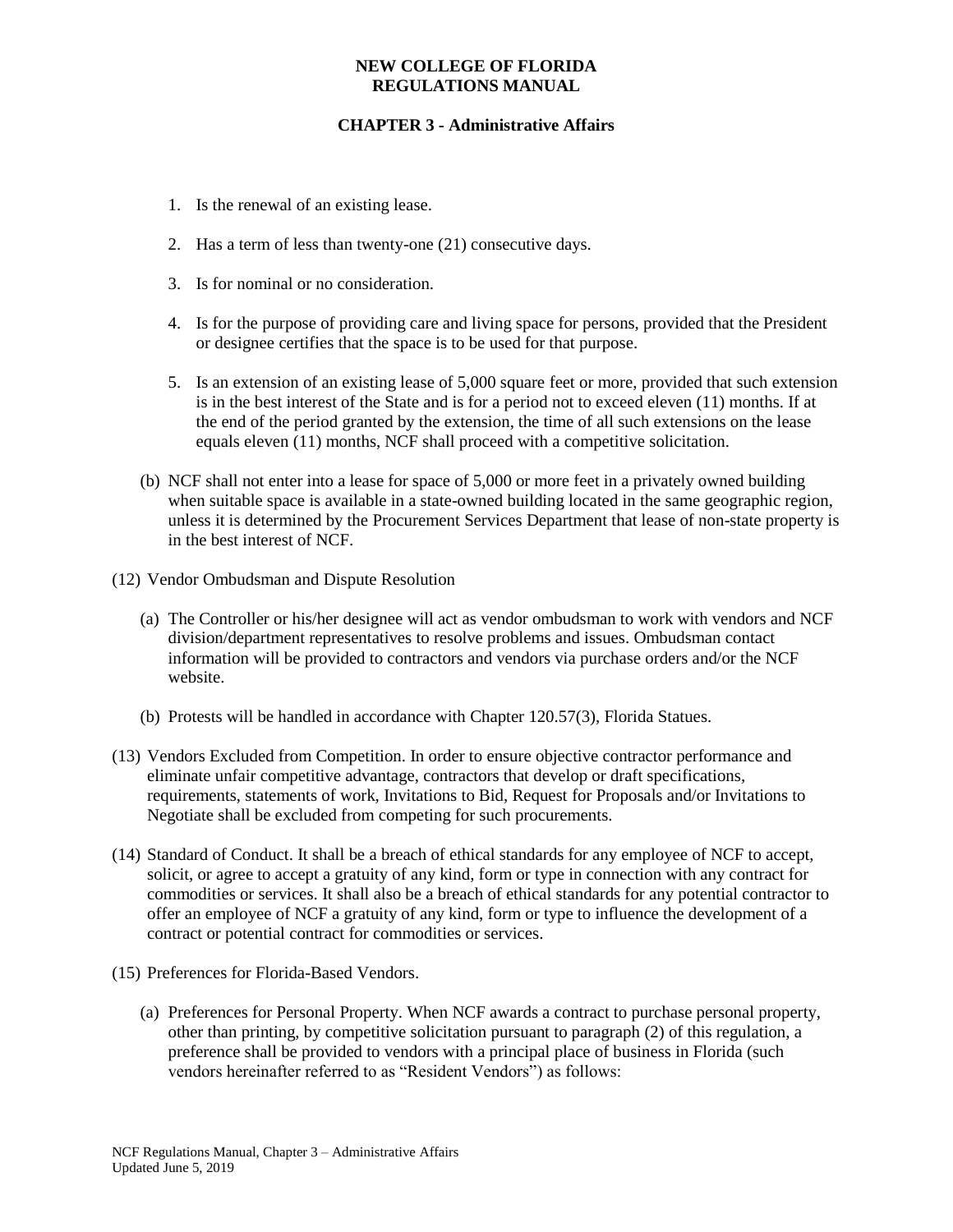- 1. If the responsible and responsive vendor that submits the lowest bid, the most advantageous proposal, or the best value reply is one whose principal place of business is outside of Florida and is in a state or political subdivision thereof that grants a preference for the same purchase to a vendor in such state or political subdivision, as applicable, then NCF shall grant the same preference to the responsible and responsive Resident Vendor with the lowest bid received pursuant to an Invitation to Bid, the most advantageous proposal received pursuant to a Request for Proposals, or the best value reply received pursuant to an Invitation to Negotiate.
- 2. With respect to Invitations to Bid, if the lowest responsible and responsive bid is from a vendor whose principal place of business is in a state that does not grant a preference for the purchase to a vendor in such state, then NCF shall grant a preference in the amount of five percent (5%) to the lowest responsible and responsive Resident Vendor.
- 3. For vendors whose principal place of business is outside of Florida, such vendors must, at the time of submitting its bid, proposal or reply, provide a written opinion from a licensed attorney in its state specifying: (a) the preferences(s) granted by the state or political subdivision, as applicable, under the laws of that state to vendors whose principal place of business is in that state or political subdivision; and (b) how the preference is calculated. The failure to submit the written opinion may be waived as non-material if all vendors responding to the solicitation have principal places of business outside of Florida.
- 4. The vendor's principal place of business, as represented by the vendor in its bid or reply, may be relied upon by NCF without further inquiry. If NCF determines that a vendor has misrepresented its principal place of business, the vendor's bid, proposal or reply shall be rejected.
- 5. For the purpose of paragraph (3)(a), "personal property" shall be defined as goods and commodities, but not real estate, intellectual property or services.
- (b) Preferences for Printing. When the College purchases printed materials by competitive solicitation pursuant to paragraph (2) of this regulation, a preference shall be provided Resident Vendors as follows:
	- 1. If the lowest responsible and responsive bid received pursuant to an Invitation to Bid is from a vendor whose principal place of business is outside of Florida, then the College shall grant a preference to the lowest responsible and responsive Resident Vendor in the amount of five percent (5%) if the College has determined that the printing can be performed by the Resident Vendors at a level of quality comparable to that obtainable from the vendor submitting the lowest bid whose principal place of business is outside of Florida.
	- 2. For purposes of subparagraph  $3(b)(1)$ , the level of quality shall be determined by whether a vendor satisfies the minimum specification requirements as set forth in the Invitation to Bid.
- (c) Method of Calculating Five Percent Preference.
	- 1. If the competitive solicitation is an Invitation to Bid, then an amount equal to five percent (5%) of the total base bid and any alternates shall be deducted from the base bid and alternates, as applicable, of the lowest responsible and responsive Resident Vendor's bid.